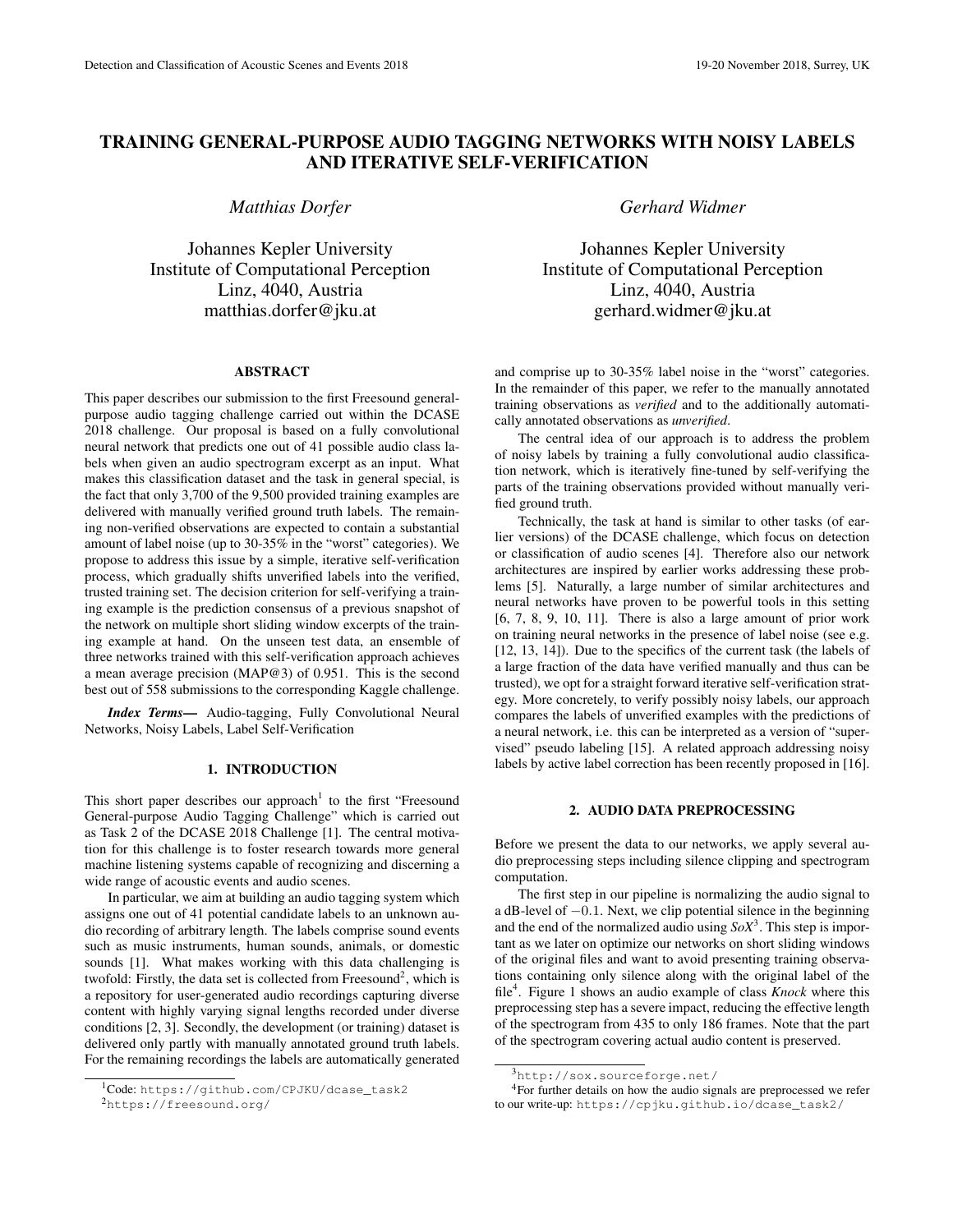

Figure 1: Log-Spectrogram (Version-2) of audio signal of class *Knock* before and after silence clipping.



Figure 2: Distribution of spectrogram lengths computed with spectrogram *version-1*.

Before computing the spectrograms we resample the audio signals to 32,000 Hz, and compute a Short Time Fourier Transform (STFT) using 1024-sample hann windows. To try to capture different aspects of the audio, we extract two different spectrogram versions for our final submission:

Version-1 uses an STFT hop-size of 192 samples. Given this spectrogram, we apply a perceptual weighting to the individual frequency bands of the power spectrogram  $[17]$ <sup>5</sup>. Finally, we apply a mel-scaled filterbank yielding 128 frequency bins per data point.

Version-2 uses an STFT hop-size of 128 samples and does not apply perceptual weighting but takes the logarithm of the power spectrogram instead. Finally it is post-processed with a logarithmic filter-bank again resulting in 128 frequency bins [18].

An additional characteristic of the data at hand is the varying length of the recordings. Figure 2 shows the distribution of spectrogram lengths for spectrogram *version-1*. As convolutional neural networks – which are the central component of our method – in general have a fixed field of view (input dimensions), it is desirable to work with audio excerpts consisting of the same number of frames. Additionally, to design convolution networks including max-pooling layers with a certain depth, we need to exceed a minimum input dimensionality<sup>6</sup>. To that end, we fix a target length of 3000 frames and simply repeat a given excerpt in case it is too short and clip it at 3000 frames in case it is too long. The 3000 frame threshold is chosen intuitively as the spectrogram length distribution in Figure 2 has a long tail with few observations.

| Input $1 \times 384 \times 128$                |
|------------------------------------------------|
| $5 \times 5$ Conv(pad-2, stride-2)-64-BN-ReLU  |
| $3 \times 3$ Conv(pad-1, stride-1)-64-BN-ReLU  |
| $2 \times 2$ Max-Pooling + Drop-Out(0.3)       |
| $3 \times 3$ Conv(pad-1, stride-1)-128-BN-ReLU |
| $3 \times 3$ Conv(pad-1, stride-1)-128-BN-ReLU |
| $2 \times 2$ Max-Pooling + Drop-Out(0.3)       |
| $3 \times 3$ Conv(pad-1, stride-1)-256-BN-ReLU |
| $Drop-Out(0.3)$                                |
| $3 \times 3$ Conv(pad-1, stride-1)-256-BN-ReLU |
| $Drop-Out(0.3)$                                |
| $3 \times 3$ Conv(pad-1, stride-1)-384-BN-ReLU |
| $Drop-Out(0.3)$                                |
| $3 \times 3$ Conv(pad-1, stride-1)-384-BN-ReLU |
| $2 \times 2$ Max-Pooling + Drop-Out(0.3)       |
| $3 \times 3$ Conv(pad-1, stride-1)-512-BN-ReLU |
| $3 \times 3$ Conv(pad-1, stride-1)-512-BN-ReLU |
| $1 \times 2$ Max-Pooling + Drop-Out(0.3)       |
| $3 \times 3$ Conv(pad-1, stride-1)-512-BN-ReLU |
| $3 \times 3$ Conv(pad-1, stride-1)-512-BN-ReLU |
| $1 \times 2$ Max-Pooling + Drop-Out(0.3)       |
| $3 \times 3$ Conv(pad-0, stride-1)-512-BN-ReLU |
| $Drop-Out(0.5)$                                |
| $1 \times 1$ Conv(pad-0, stride-1)-512-BN-ReLU |
| $Drop-Out(0.5)$                                |
| $1 \times 1$ Conv(pad-0, stride-1)-41-BN       |
| Global-Average-Pooling                         |
| 41-way Soft-Max                                |
|                                                |

Table 1: Network architecture. BN: Batch Normalization, ReLU: Rectified Linear Unit.

## 3. NETWORK AND TRAINING DETAILS

In this section, we describe the neural network architectures as well as the optimization strategies used for training our audio scene classification networks.

## 3.1. Network Architecture

Our basic network architecture is a fully convolutional neural network as depicted in Table 1. In total we use three slightly modified versions of this architecture for our submission, but the general design principles remain the same. The feature learning part of our model follows a *VGG style network* [19], and the classification part of the network is designed as a global average pooling layer [20] over 41 feature maps (one for each class) followed by a *softmax* activation. In our experiments, global average pooling over per-class feature maps consistently outperforms networks using fully connected layers as a classification output. As an activation function within the network we use Rectified Linear Units (ReLUs) in combination with batch normalization [21]. Overall, this model comprises 14,865,124 trainable parameters.

## 3.2. General Training Procedure

At training time, we show the network randomly selected 384 frame excerpts of the full spectrograms, while presenting the whole 3,000 frame spectrograms during testing. This is technically possible as

<sup>5</sup>librosa.core.perceptual\_weighting

<sup>6</sup>After each max-pooling layer the dimensionality of the input / feature maps gets halved. This of course restricts the maximum depth of a network.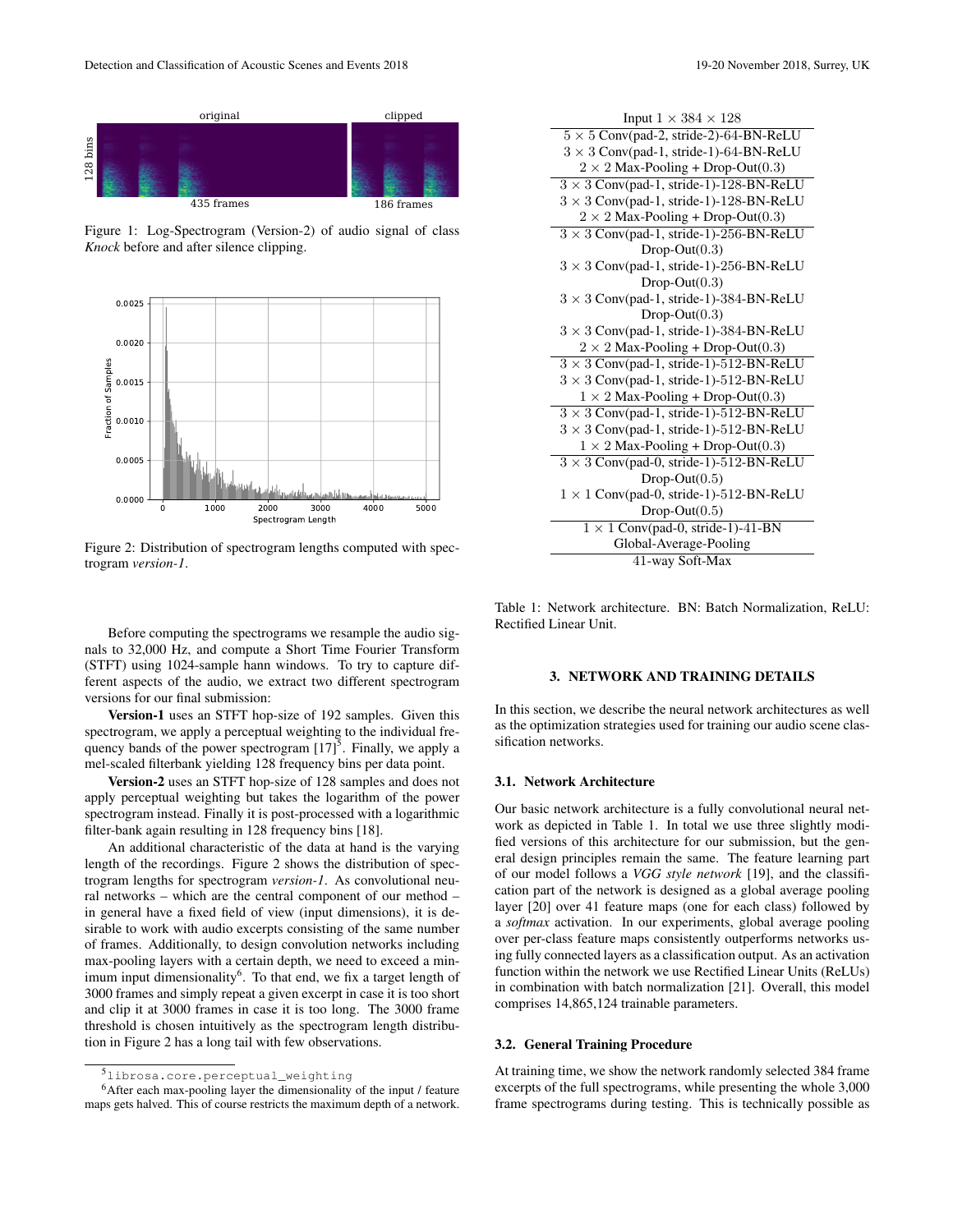

Figure 3: Stratified 4-fold cross-validation setup. After splitting into verified and unverified data we create eight stratified splits, each preserving the original label distribution. As a last step we assemble the eight sub-splits into four distinct folds.

our network is fully convolutional and can therefore process audio excerpts of varying length. Intuitively, presenting shorter excerpts for training should mitigate the effect of over-fitting to the individual training examples, as we end up with a much larger amount of shorter sub-excerpts. To further prevent over-fitting, we additionally apply mixup-data augmentation [22] with an alpha of 0.3.

As optimizer we use the ADAM update rule [23] with an initial learning rate of 0.001 and a mini-batch size of 100 samples for training the initial version of our models. Each model is trained for 500 epochs, where we linearly decay the learning rate to zero starting from epoch 100. When fine tuning our models with iterative self-verification (see Section 4), we use a slightly modified training setup as described below.

## 4. 4-FOLD ITERATIVE SELF-VERIFICATION

This section describes our iterative self-verification loop to address the noisy labels in the development dataset. The central idea is to gradually shift unverified labels into the verified, trusted training set for fine-tuning the models.

#### 4.1. 4-Fold Cross-Validation Setup

One crucial component of our self-verification approach is the way we prepare our training-validation-setup. To enable the proposed step-wise verification approach, we have to design our folds in a way that parts of the data (which we would like to verify) are never presented to the verification model for training. Otherwise, the neural network would learn the entire training set by heart, even in the presence of noisy labels [24], and its prediction become worthless for the verification strategy. Figure 3 provides an overview on how we prepare our split. First, we separate the development dataset into verified and unverified observations. Second, we split each of the two subsets into four stratified sub-folds, meaning that the label distribution in the sub-folds remains the same as in the original dataset. We consider this an important detail as the challenge organizers state on the official web page that the unseen test data exhibits a similar label distribution. In fact, for selecting our final submission we did not rely on the public Kaggle-Leaderboard but on the average performance on our local 4-fold cross-validation setup. Each of our local validation folds contains approximately 900 verified files which is substantially more than the 300 files (19% of official test data) considered for the public leaderboard. Although preparing this validation setup is straight forward, it is a crucial step as it is the basis for our self-verification pipeline described below.



Figure 4: Iterative self-verification loop and model fine-tuning.

#### 4.2. Iterative Self-Verification Loop

Figure 4 provides an overview of our iterative self-verification loop. Step one of this procedure is to train an initial model utilizing all the training data of a fold also including the unverified samples. We train one model for each fold as described in Section 3.2 and keep the best parametrization according to its validation loss on the verified validation data excluded from training. Note that the unverified data is not considered for model selection. This is also the main reason why we provide separate stratified splits for verified and unverified observations as it should provide us with an as reliable estimate of the real model performance as possible.

Once the initial model is trained we use it to predict the labels of its respective unseen validation examples. However, in contrast to the model selection we now only predict on the unverified observations. In particular, we draw  $K$  random 384 frame excerpts of the original 3000 frame spectrograms of the audio clip to verify. We then compute the average of the individual posterior class distributions  $p_i(y|x)$  of these K excerpts:

$$
\bar{p}(y|x) = \frac{1}{K} \sum_{i=1}^{K} p_i(y|x)
$$
 (1)

with  $K = 25, x \in \mathbb{R}^{384 \times 128}$  and  $y \in \{0, ..., 40\}$ . We then proceed by considering unverified examples as correctly annotated if:

- 1. The provided unverified label  $y_u$  matches the label argmax  $\bar{p}(y|x)$  predicted by the average of the individual ya posterior distributions.
- 2. The average of the target class posteriors exceeds 0.95.
- 3. A maximum count of 40 self-verified examples per class is not yet reached.

The intuition behind this approach is that especially for the unverified training examples multiple different classes might be present in a single audio recording. Still it is annotated with a single and hence unreliable label. When predicting on multiple random sub-excerpts of the recording this should be revealed by exhibiting a low average posterior probability  $\bar{p}(y|x)$  for the provided target class label. The last condition for self-verification is introduced as some classes have very few examples and we want to avoid shifting the original label distribution of the dataset. As our procedure is based on four distinct cross-validation folds each unverified example is considered for verification once per iteration.

The final stage of this self-verification loop is to fine-tune the four initial fold models, this time using the officially provided verified observations and the ones passing the self-verification conditions in the previous stage. For the fine-tuning stage we train for 30 epochs with an initial learning rate of 0.0002, which is again decayed to zero starting after five epochs. We do not use mixup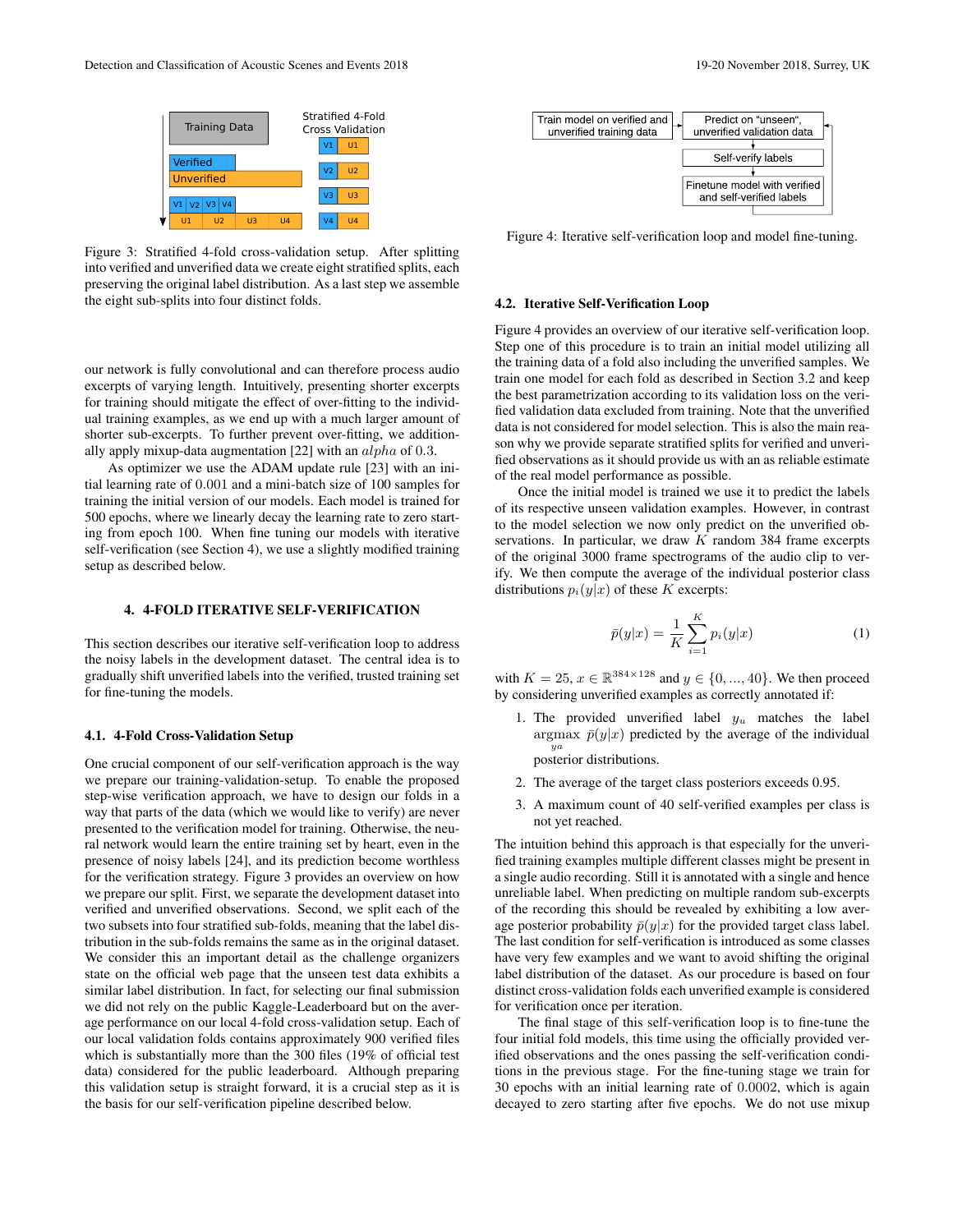

(b) Models after self-verification fine-tuning.

Figure 5: Comparison of model performance of network trained on (a) all provided data including noisy labels and (b) all data which passed the proposed self-verification at the respective iteration. We report mean and standard deviation (shaded area) of the classification accuracy on training (tr) and validation (va) set averaged across our four development folds. For the present case self-verification iteration 7 yields the best model (fine-tuned for  $7 \times 30$  epochs).

data augmentation in this stage anymore. After fine-tuning we go back to step two and repeat the whole procedure in a loop for ten times. Once the ten iterations are completed, we select the model parameterization of the iteration showing the lowest average validation loss on the officially verified validation data. Note that we do not reset the network to the initial parameterization after each fine-tuning iteration but continue training the same model.

### 5. EXPERIMENTAL RESULTS

In this section we report our empirical results on both, our local validation setup as well as the public and private Kaggle-Leaderboard. As evaluation measures we consider the Mean Average Precision @ 3 (MAP@3), which is the score officially used for the challenge, as well as classification accuracy and F-Score when presenting the performance on individual classes.

Figure 5a shows training and validation accuracy on our local 4-fold setup of the model described in Table 1 when training on the entire dataset including unverified labels. This corresponds to the first stage of the self-verification procedure in Figure 4. We report the mean and standard deviation of the network across the four distinct folds where the best average accuracy on the validation set after stage one is 93.87%. In Figure 5b we show the performance of the same model after the first and seventh fine-tuning iteration.

Table 2: Audio tagging performance on the *public*, *private*, and *public & private* test set (Kaggle-Leaderboard).

Accuracy 93.688 92.610 92.812



Figure 6: F-score of final submission on individual classes.

Already after the first self-verification iteration, we observe a performance improvement to 95.56%. Finally, the model reaches its best performance in iteration seven with an average verified validation set performance of 96.01%.

Before preparing our submission for the challenge, we trained three similar networks to the one in Table 1 (two on spectrogram *version-1* and one on spectrogram *version-2*) and averaged their predictions. When evaluating this submission on the official test data set we achieve the second best scoring submission in the final private Kaggle-Leaderboard with a MAP@3 of 0.9518. For easier comparability with future research on this dataset, we also report detailed results on the different subsets of the test data in Table 2.

To provide an intuition on how well the approach performs on individual classes, we report the F-score for all 41 classes in Figure 6. We observe that the model achieves an F-score above 0.8 for all classes except for *Squeak*, *Fireworks*, and *Glockenspiel*. Many of the classes are even recognized with a perfect score of 1.0. Considering the noisy labels and that there are 41 different classes to distinguish we take this as a remarkable result.

#### 6. CONCLUSION

In this workshop paper, we described our submission to the first Freesound general-purpose audio tagging challenge carried out with DCASE 2018. Our proposed approach is an iterative selfverification loop built on top of a fully convolutional neural network. After an initial training stage using all the data, we iteratively fine-tune our networks using label self-verification. The central idea of our proposal is to add unverified examples step-by-step to the training set based on the prediction consensus of our networks with the suggested, noisy labels. For a single model, this approach improves the classification accuracy from 93.87% to 96.01% on the local validation set. When training an ensemble of three similar networks in this fashion, we are able to achieve a MAP@3 of 0.9518 (92.610% accuracy) on the final private Kaggle-Leaderboard. Overall this yields the second best scoring out of 558 submissions.